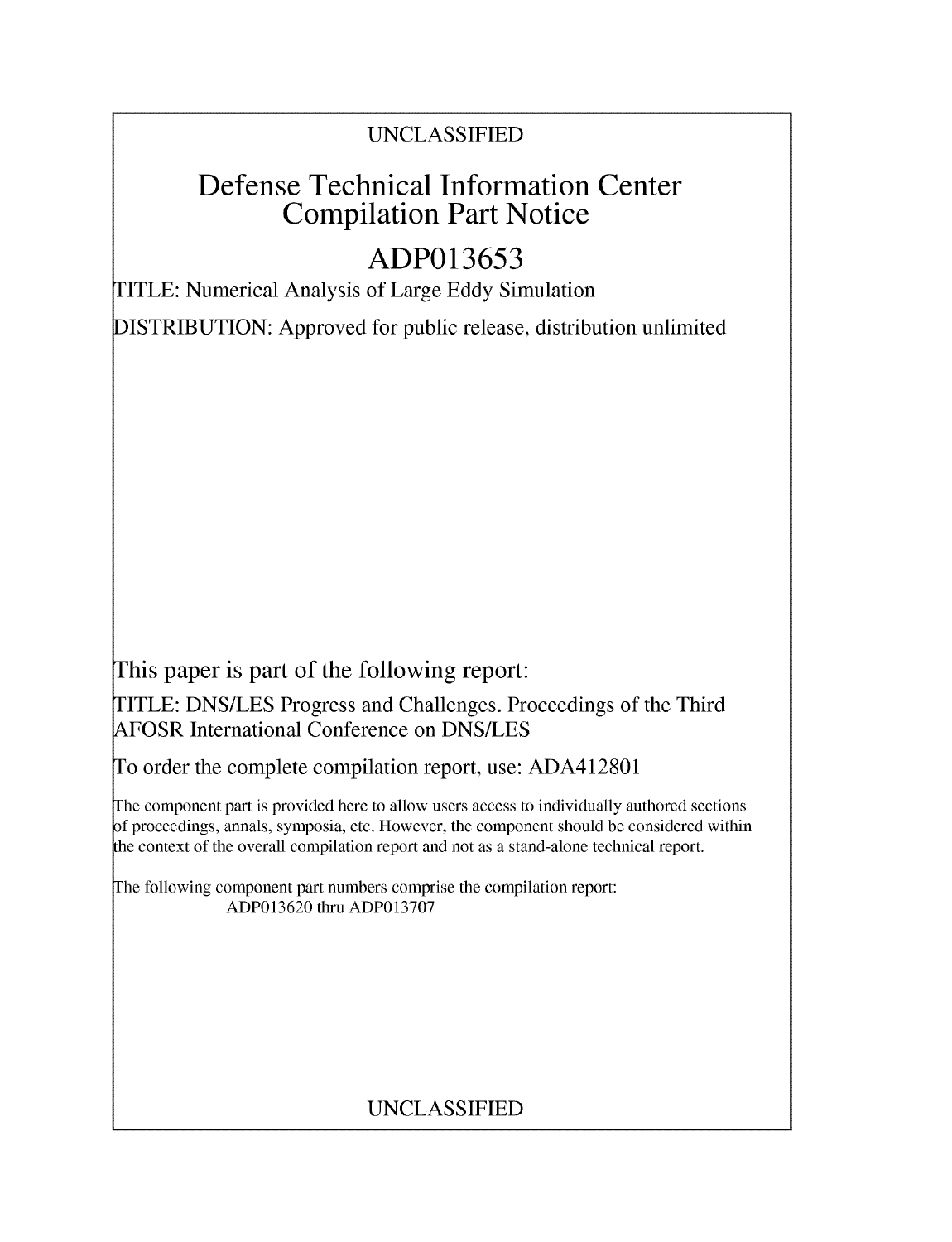### NUMERICAL ANALYSIS OF LARGE EDDY SIMULATION

**A.** DUNCA

*Department of Mathematics, University of Pittsburgh, Pittsburgh, PA 15260, U.S.A.; ARDST210pitt.edu*

V. JOHN

*Faculty of Mathematics, Otto-von-Guericke- University, Magdeburg,* Germany; john Omathematik. *uni-magdeburg. de http://www-ian.math.uni-magdeburg.de/~home/john* 

W. J. LAYTON

Department *of Mathematics, University of Pittsburgh, Pittsburgh, PA 15260, U.S.A., wjlgpitt.edu, http ://www. math.pitt, edu/-•wjl*

AND

N. SAHIN Department *of Mathematics, University of Pittsburgh, Pittsburgh, PA 15260, U.S.A.; NISST6@pitt.edu*

Abstract. We have focused upon the development and validation of finite element methods for LES of turbulent flows in settings in which interaction with (possibly geometrically complex) boundaries are important. New results are presented in Section 2 on closure and convolution on bounded domains. Similarly, new near wall models were required; our method for developing these is described and one from our work is presented in Section 3. The difficulties in closure and wall modelling suggest a second approach: direct simulation of large eddy motion. We give an extension of this approach to nonlinear, equilibrium flows - a step closer to turbulence for an approach not requiring wall models or closure models.

### 1. Introduction

There is a natural interplay between Finite Element CFD and LES for topics such as: closure models, near wall models, and FEM postprocessing by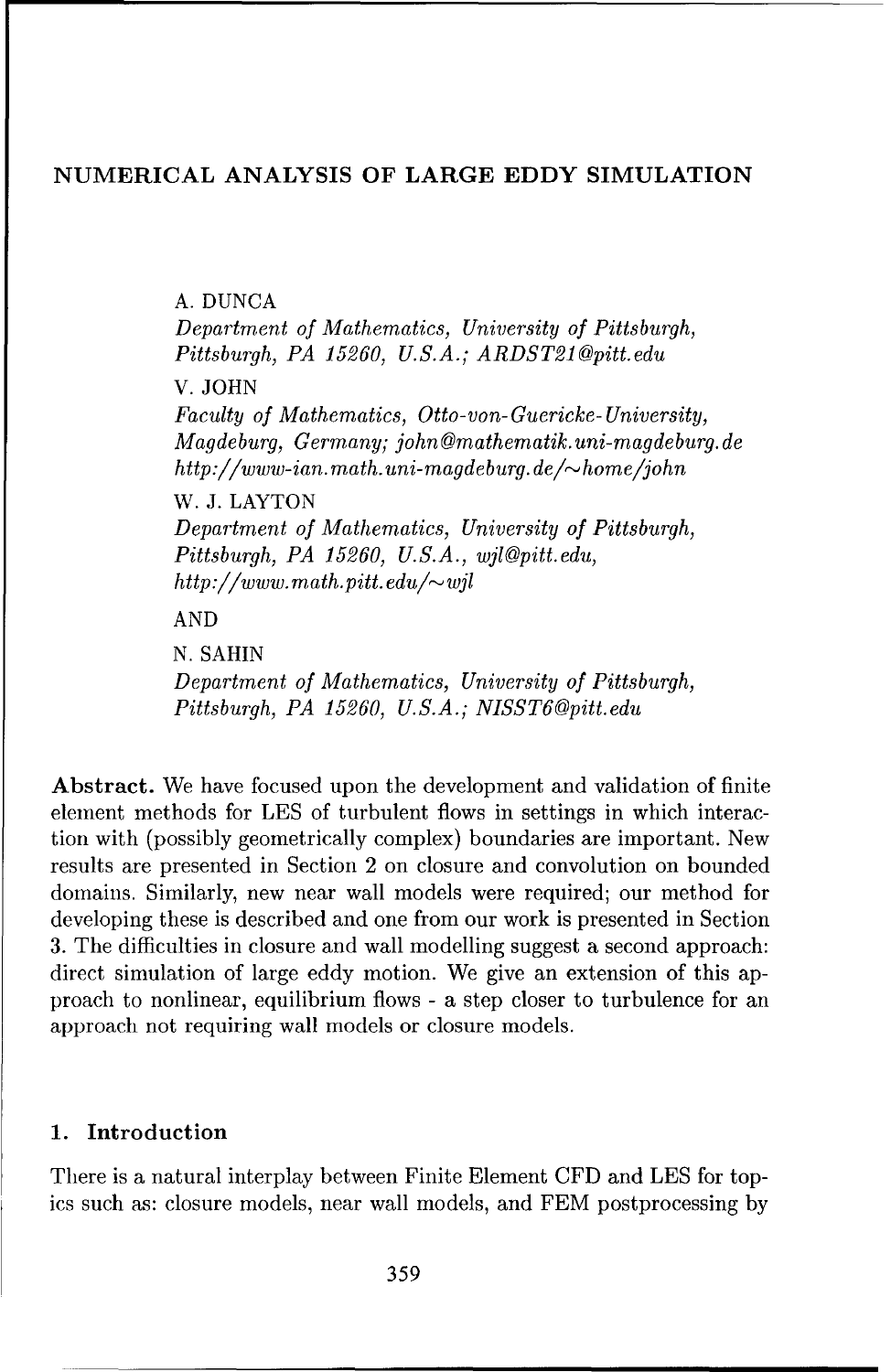#### 360 A. DUNCA ET AL.

local averaging. Because of their geometric flexibility and their flexibility with respect to continuum models and linear or nonlinear boundary conditions, FEM's are a natural discretization in the LES of flows with complex boundaries. Adaptivity, highly developed for FEM's, has interesting potential for LES without modelling error. For example, using extensions of work in (John and Layton, 2001) reported in Section 4, a CFD mesh can be designed so that local averages of an inaccurate approximate flow field approximate the true local velocity averages with assured accuracy.

This paper surveys some of our work developing a mathematical foundation for finite element LES and presents some new results and extensions of this work. Many of the reports cited herein are available at http://www.math.pitt.edu/ $\sim$ wjl.

Consider therefore the turbulent flow of an incompressible fluid in three dimensions, bounded by walls and driven by a body force  $f(x, t)$ . The velocity-pressure  $(u, p)$  satisfy the Navier Stokes equations, given by:

$$
u_t + \text{div}(uu) - 2Re^{-1}\text{div}(\mathbb{D}(u)) + \text{grad}p = f(x,t), \text{ and } \text{div}u = 0, \quad (1)
$$

in a domain  $\Omega$  complemented by boundary and initial conditions

$$
u = 0
$$
 on walls, and  $u(x, 0) = u_0(x)$ ,

where  $\mathbb{D}(u) = (\text{grad } u + \text{grad } u^t)/2$  is the velocity deformation tensor. Picking a length scale  $\delta$  and an associated averaging kernel  $g_{\delta}(x) := \delta^{-3} g(x/\delta)$ , where  $g(x)$  is a mollifier satisfying certain properties, local velocity and pressure averages are frequently defined by convolution with  $g(x),\overline{u} :=$  $g_{\delta} * u, \overline{p} := g_{\delta} * p$ , etc., where all functions are, when necessary, extended by 0 off the flow domain to compute the required average.

For compactness, we will only discuss herein the case of constant averaging radius  $\delta$ . Alternate approaches include a variational definition of the large eddies (Layton, 1999), (Hughes *et al.*, 2001), and differential filters, introduced by Germano in the 1980's, wherein (in effect)  $\delta = \delta(x) \to 0$ as x approaches walls in a manner intrinsic to the NSE and the domain's geometry, (Layton and Lewandowski, 2001).

#### 2. Convolution on Bounded Domains and Closure

With constant averaging radius,  $\delta$ , convolution operators commute with differential operators in *the absence of* boundaries. With boundaries, extra terms arise which are often overlooked. For example, filtering (1) with  $q_{\delta}(x)$ on a bounded domain gives the following space filtered equations for  $\bar{u}$  :=  $g_{\delta} * u, \overline{p} := g_{\delta} * p$  (see (Dunca *et al.*, 2001))

$$
\overline{u}_t + \operatorname{div}(\overline{u} \ \overline{u}) - 2Re^{-1}\operatorname{div}(\mathbb{D}(\overline{u})) + \operatorname{grad}\overline{p} + \operatorname{div}(\mathbb{T}(u)) = \overline{f} + A_\delta(\sigma), \quad (2)
$$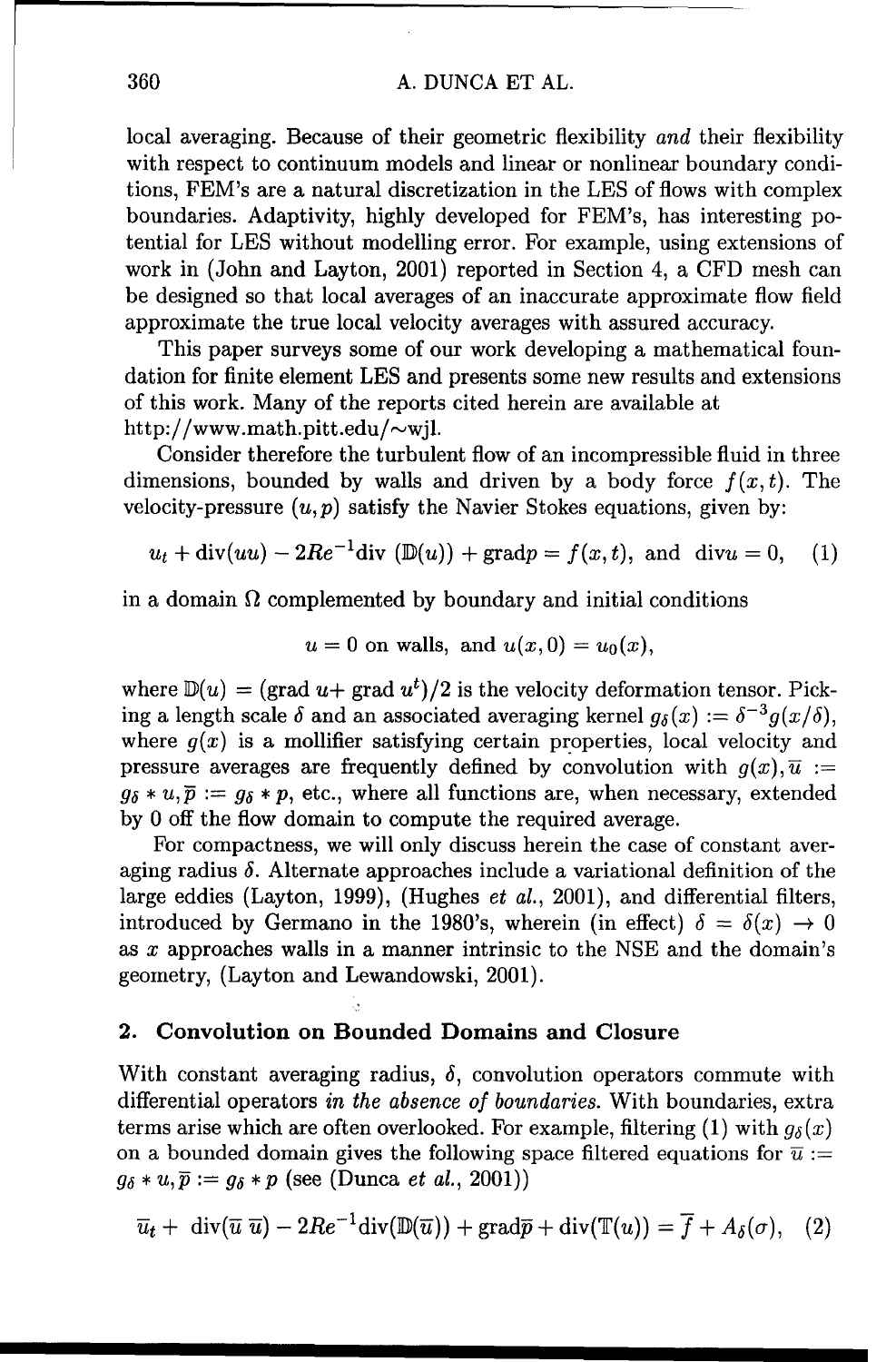where  $\sigma$  is the stress of the unknown flow and  $\mathbb{T}(u) := \overline{uu} - \overline{u} \ \overline{u}$  is the Reynolds stress tensor. A direct calculation in (Dunca et al., 2001) using the theory of distributions reveals that

$$
A_\delta(\sigma):=\int\limits_{\partial\Omega}g_\delta(x-s)(\sigma\cdot\hat{n})(s)ds,\quad \sigma:=2Re^{-1}\mathbb{D}(u)-pI,
$$

which can be interpreted as a boundary stress distribution smeared out onto the entire flow domain. Since the  $A_{\delta}(\sigma)$  term in (2) is normally neglected, it might be hoped to be negligible. Unfortunately, this is not the case, as is seen in the following result, (Dunca *et al.*, 2001).

**Proposition.** Let  $||w||_{L^p} := (\int |w|^p dx)^{1/p}, 1 \leq p < \infty$  denote the usual  $L^p$ .<br>R<sup>3</sup>  ${norm, 1 \le p < \infty}$  and  $||w||_{L^{\infty}} := \text{ess}\sup |w|$ . Then for  $1 \le p \le \infty$  $x \in \mathbb{R}^3$ 

$$
||A_{\delta}||_{L^{p}} \to 0 \text{ as } \delta \to 0.
$$

*if* and only *if the normal stress is identically* zero *on* the *boundary of the flow* domain

 $\sigma \cdot \hat{n} \equiv 0$  on the boundary.  $\Box$ 

The proof of this result is moderately technical but the importance of the result is clear: the term  $A_{\delta}(\sigma)$  cannot be omitted if the boundary influences *the flow!*

It is well-known that (2) are not *closed* for periodic problems due (only) to the Reynolds stress tensor  $\mathbb{T}(u)$  and numerous LES models have been developed to model  $\mathbb{T}(u)$ , see, e.g., (Iliescu and Layton, 1998), (Berselli et al., 2001), (Layton, 2000), (Galdi and Layton, 1999), (Layton and Lewandowski, 2001) for our work on closure. For flows with real walls or other boundaries, (2) are not closed due to both  $\mathbb{T}(u)$  and the "smeared" wall stress operator  $A_{\delta}(\sigma)$ . More detailed understanding of  $A_{\delta}(\sigma)$  is necessary to model correctly the interaction of large eddies with walls; see (Dunca *et* al., 2001) for first steps.

#### **3.** Near Wall Models: Boundary Conditions for **LES**

Either modeling or omitting the smeared wall stress term  $A_{\delta}(\cdot)$ , boundary conditions are still required for the large eddies  $\bar{u}$  and simply imposing  $\overline{u} = 0$  at walls is inconsistent, see (Galdi and Layton, 1999), Figure 1. This inconsistency is intuitively clear: a tornado, as an example of a large eddy, does move/slip along the ground.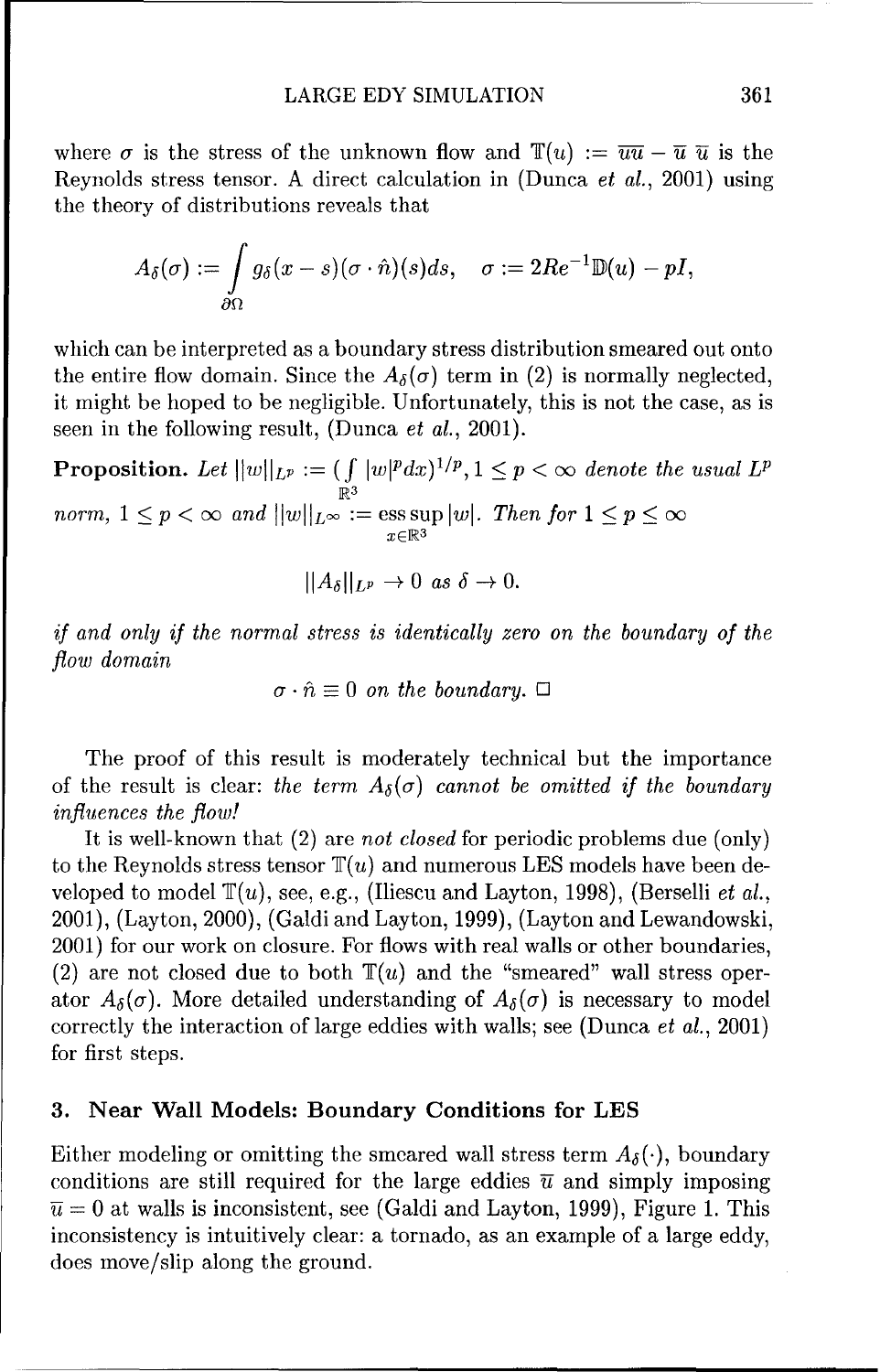#### 362 A. DUNCA ET AL.

What are then the correct boundary conditions? Motivated by this example of a tornado, we have explored no-penetration and slip-with-friction conditions (see, e.g., (Navier, 1823) and (Maxwell, 1879) for antecedents) for  $\overline{u}$ :

$$
\overline{u} \cdot \hat{n} = 0 \text{ and } \beta_i \overline{u} \cdot \hat{r}_j + t(\overline{u}) \cdot \hat{r}_j = 0 \text{ on walls}, \tag{3}
$$

where  $\hat{n}, \tau_1, \tau_2$  are unit normal and tangent vectors to the wall (Layton,  $2001$ , and  $t$  is the Cauchy stress or traction vector. The effective friction coefficient  $\beta$  for the large eddies is calculated explicitly in (Sahin, 2000) and (John et al., 2001)

 $\beta = \beta(\delta, Re)$  or  $\beta = \beta(\delta, |\overline{u} \cdot \hat{\tau}_i|)$ : large eddy friction coefficient.

The conditions (3) thus allow both linear and nonlinear near wall models. For turbulent channel flow, the linear model, based on a global Reynolds number, seems to suffice. However, for flows in complex geometries, the local Reynolds number, related to the slip velocity  $|\bar{u} \cdot \hat{\tau}_j|$ , varies greatly from recirculation zones to mean stream regions. Thus, the nonlinear model seems necessary.

The friction laws in (Sahin, 2000), (John et al., 2001) are calculated using boundary layer theory, with different results for different types of turbulent layers. For example, for a power law layer the linear wall model's effective friction coefficient is as follows. Let  $\Gamma[\cdot]$  denote the usual gamma function and  $\Gamma[\cdot, \cdot]$  the incomplete gamma function,  $\eta = 0.21Re^{-1}$  and  $Z := \eta/\delta$ 

$$
\beta(\delta,\eta) = \frac{Re^{-1}Z^{1/7}[\text{7}\Gamma[\frac{15}{14}]-\frac{1}{2}\Gamma[\frac{1}{14},Z^2]]}{2\sqrt{\pi}\delta^2[Z^{1/7}\{\Gamma[\frac{4}{7}]-\Gamma[\frac{4}{7},Z^2]\}+\sqrt{\pi}(1-\text{ erf}(Z))]}
$$

A very good (and simple) approximation is given (to 4 decimal places) by the effective friction coefficient:

$$
\beta(\delta, Re) \cong Re^{-1} \delta^{-2} 1.22 e^{-0.008/Z}.
$$
 (4)

From this simple formula we see that:

- $-$  As  $\delta \rightarrow 0$ , for fixed Re, the friction  $\beta \rightarrow \infty$ , i.e., the boundary conditions (3) reduce to no slip.
- $-$  As  $Re \rightarrow \infty$  for fixed  $\delta$ , the friction coefficient  $\beta \rightarrow 0$ , i.e., the boundary conditions (3) reduce to free-slip and no-penetration, as appropriate for the Euler equations.

To explain the nonlinear friction laws we note that for a power law layer (and other profiles as well), the slip speed,  $s := \sqrt{|\bar{u} \cdot \hat{\tau}_1|^2 + |\bar{u} \cdot \hat{\tau}_2|^2}$ is a monotone increasing function of  $Re$  for  $\delta$  fixed. Expressing this as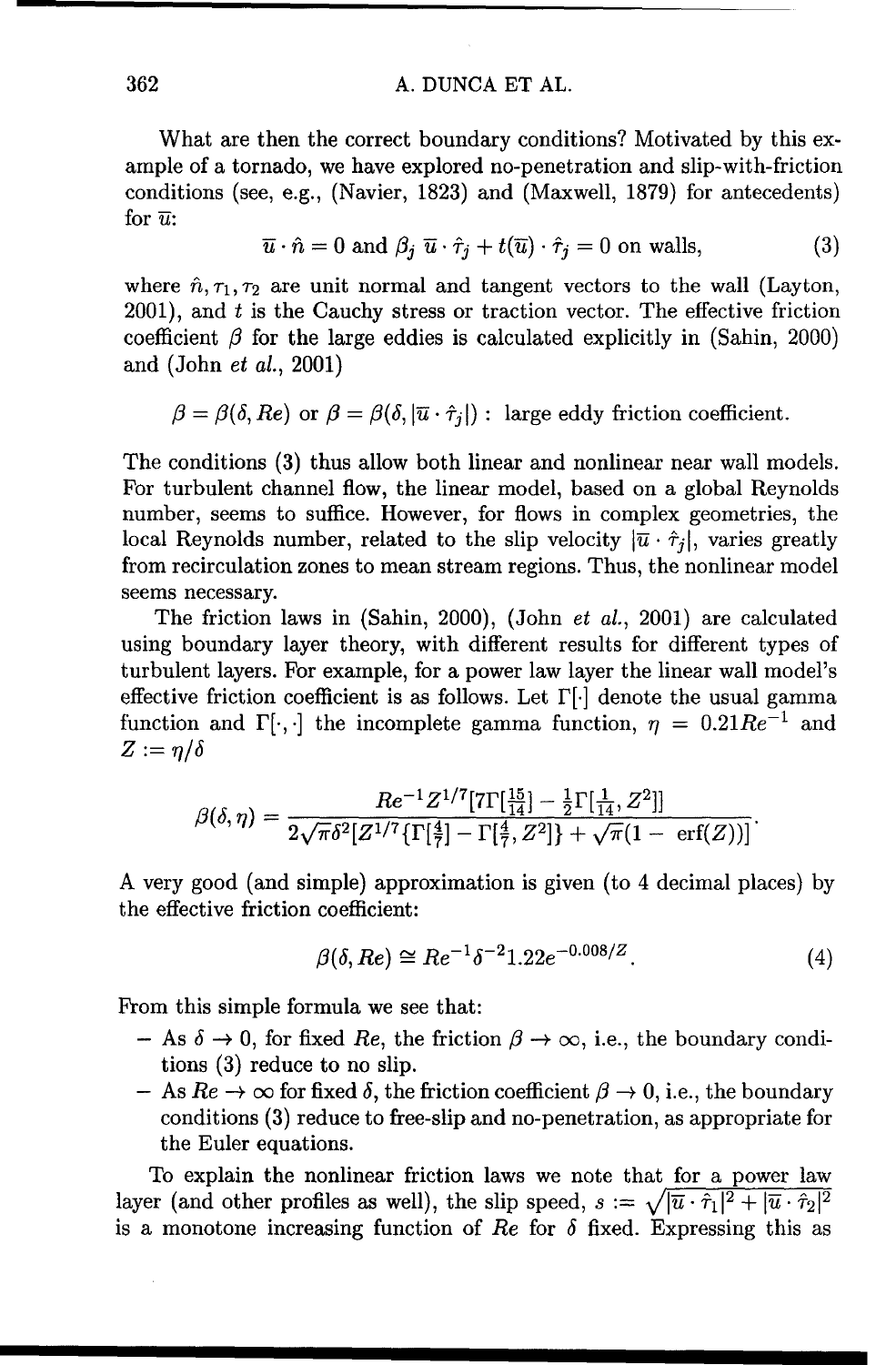$s = q(Re), q'(Re) > 0$  implies that the inverse function  $q^*(\cdot)$  of  $q(\cdot)$  exists. We can then write  $Re = q^*(s)$ . Inserting this inverted relation into (4) yields nonlinear friction laws:

$$
\beta_i(\delta, g^*([\overline{u} \cdot \hat{\tau}_i])) \cong 1.22\delta^{-2}g^*([u \cdot \hat{\tau}_i])e^{-0.0090/g*([\overline{u} \cdot \hat{\tau}_j])}.
$$

This program can be carried out for different types of turbulent boundary layer profiles, see (John *et al.*, 2001) for detailed formulas.

#### 4. Numerical Errors in LES

With closure models and boundary conditions selected, convergence of a chosen numerical method to the model's solution must be considered, e.g. (John and Layton, 2000), (Iliescu et al., 2000), (Layton, 1996). For example, in (John and Layton, 2000) convergence for a FEM discretization of the Smagorinsky model is proven to be *uniform in Re*, as is often reported in practical simulations but hitherto unproven. This work does not address the modelling error itself however.

In recent work, we have devised new algorithms which give computable bounds on *both the* modelling and the numerical errors, (John and Layton, 2000). This work was begun in (John and Layton, 2001) for (linear) Stokes flow. Our current work, reported in this section, has extended those new methods to the (nonlinear) equilibrium NSE - a step closer to the true problem.

The approach is simple to describe: the fluid velocity is directly approximated and then postprocessed by local averaging, giving  $g_{\delta} * u^h$  as an approximation to  $\overline{u} = g_{\delta} * u$ . One key is that the finite element mesh is adapted within the calculation so that  $g_{\delta} * u^h$  approximates  $\overline{u}$  with assured *accuracy*, even when  $u^h$  is a bad approximation to u. The second key is that the averaging radius  $\delta$  must be taken smaller than the local meshwidth of the refined mesh,  $\delta \ll O(h)$ . These new a posteriori estimators are given in (John and Layton, 2000) (and a new report in preparation). With these new estimators, the error is also concentrated in high frequencies and killed by postprocessing. Thus, the error in the large eddies is typically far smaller than the overall error, as in the following theorem.

Theorem. *Let the* equilibrium *NSE be solved by the FEM with* finite element *spaces satisfying the usual stability* and *local-polynomial degree k* ap*proximation conditions. Let the NSE solution be* nonsingular with linearized dual  $H^{k+1}$ -regular. Then, the error in the large eddies  $||g_{\delta} * u^{h} - \overline{u}||_{L^{2}}$  is *related to (and much smaller than), the error in the velocity*  $(|\nabla(u - u^h)|)$ and pressure  $(||p - p^h||)$  by, for any  $\epsilon > 0$ :

$$
||g_{\delta} * u^{h} - \overline{u}||_{L^{2}} \leq C \bigg\{ \left( Re^{-1} + \sqrt{h} \right) \left( \frac{k}{\delta} \right)^{k} \delta ||\nabla (u - u^{h})||_{L^{2}}
$$